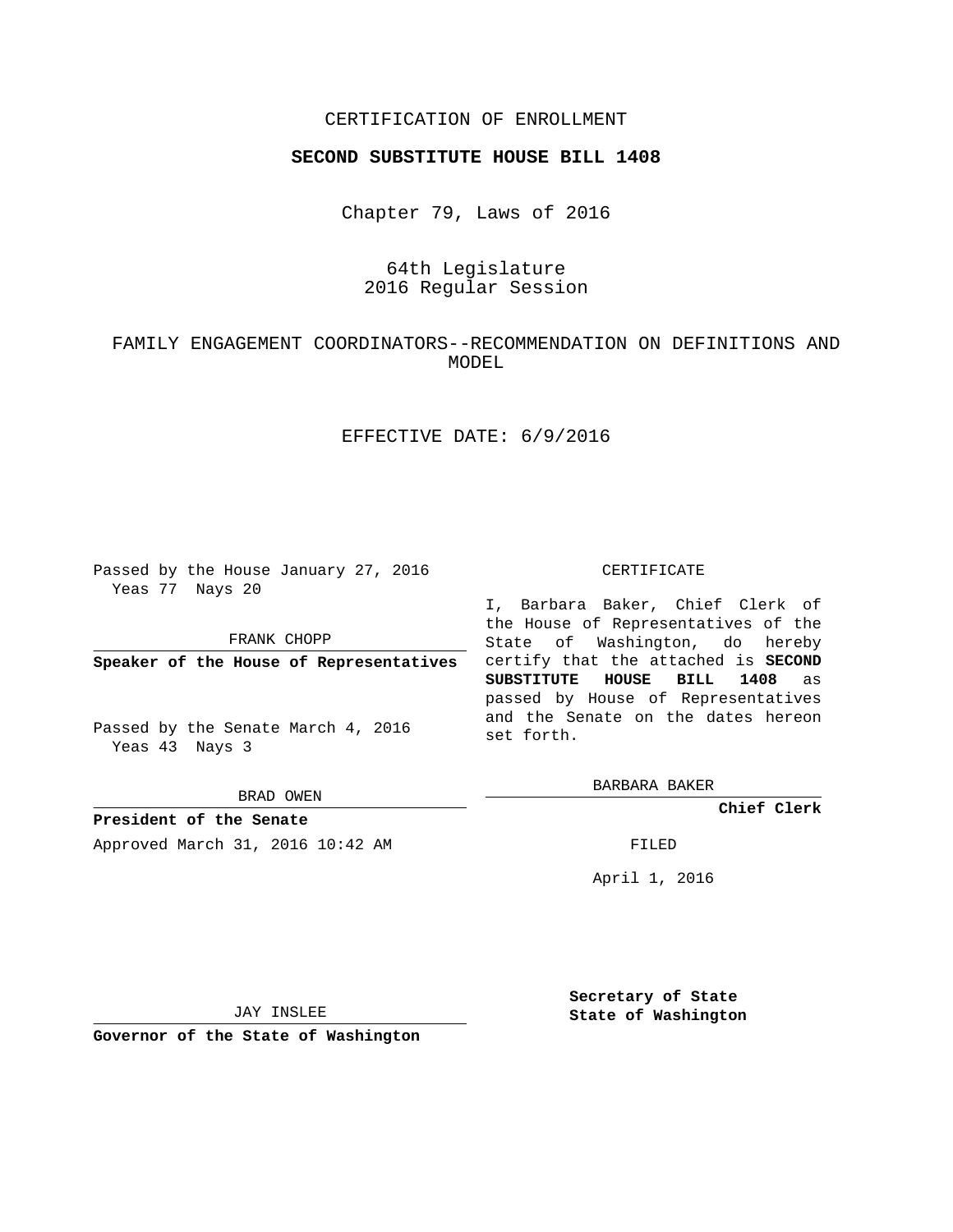#### **SECOND SUBSTITUTE HOUSE BILL 1408**

Passed Legislature - 2016 Regular Session

**State of Washington 64th Legislature 2016 Regular Session**

**By** House Education (originally sponsored by Representatives Ortiz-Self, Magendanz, Sawyer, Santos, Senn, Robinson, Orwall, Tarleton, Bergquist, and Gregerson)

READ FIRST TIME 01/18/16.

 AN ACT Relating to developing a definition and model for "family engagement coordinator" and other terms used interchangeably with it; creating a new section; and providing an expiration date.

BE IT ENACTED BY THE LEGISLATURE OF THE STATE OF WASHINGTON:

 NEW SECTION. **Sec. 1.** (1) The legislature finds that the terms "family engagement coordinator," "parent and family engagement coordinator," and "parent involvement coordinator" are used interchangeably in various statutes in Title 28A RCW, as well as in the omnibus appropriations act. The legislature further finds that this staff position is included in the prototypical school model and received funding in the 2013-2015 omnibus appropriations act. Despite this appropriate recognition of the critical importance of family engagement and the need for such a designated school staff position, there is no single definition of the term, nor is there a model or framework for the staff position. The legislature intends to task the office of the education ombuds and the educational opportunity gap oversight and accountability committee with developing a definition for the term and a model or framework for the position and 19 recommending these to the legislature.

 (2) By December 1, 2016, the office of the education ombuds, together with the educational opportunity gap oversight and